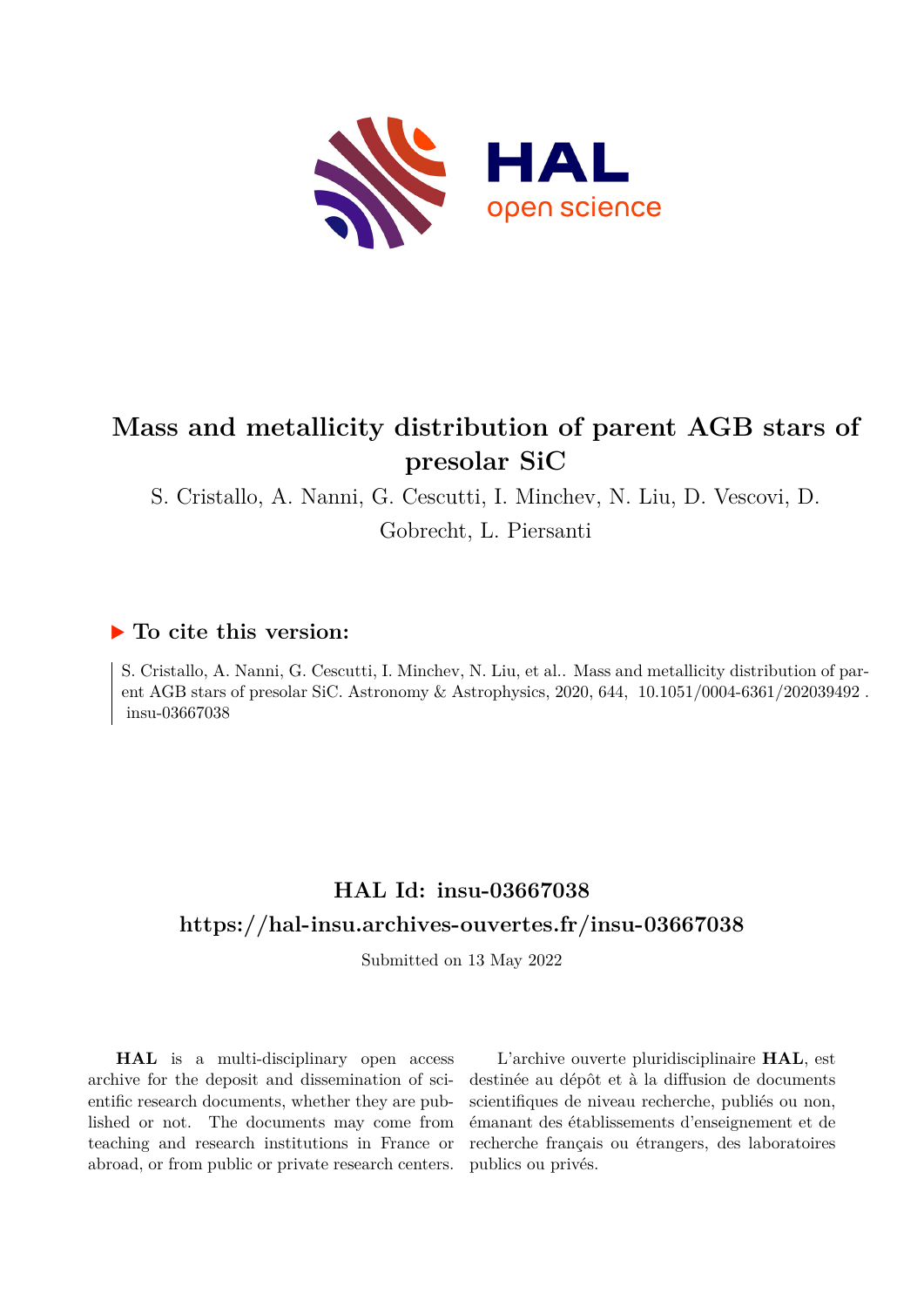A&A 644, A8 (2020) https://doi.org/10.1051/0004-6361/[202039492](https://doi.org/10.1051/0004-6361/202039492) c ESO 2020



# **Mass and metallicity distribution of parent AGB stars of presolar SiC**

S. Cristallo<sup>1,2</sup>, A. Nanni<sup>3,1</sup>, G. Cescutti<sup>4,5</sup>, I. Minchev<sup>6</sup>, N. Liu<sup>7,8</sup>, D. Vescovi<sup>9,2,1</sup>, D. Gobrecht<sup>10</sup>, and L. Piersanti<sup>1,2</sup>

<sup>1</sup> INAF, Osservatorio Astronomico d'Abruzzo, Via Mentore Maggini snc, 64100 Teramo, Italy e-mail: sergio.cristallo@inaf.it

<sup>2</sup> INFN, Sezione di Perugia, Via A. Pascoli snc, 06123 Perugia, Italy

<sup>3</sup> Aix Marseille Univ., CNRS, CNES, LAM, Marseille, France

4 INAF, Osservatorio Astronomico di Trieste, Via G.B. Tiepolo 11, 34143 Trieste, Italy

<sup>5</sup> IFPU, Istitute for the Fundamental Physics of the Universe, Via Beirut 2, 34151 Grignano, Trieste, Italy

<sup>6</sup> Leibniz Institut für Astrophysik Potsdam (AIP), An der Sterwarte 16, 14482 Potsdam, Germany

<sup>7</sup> Laboratory for Space Sciences and Physics Department, Washington University in St. Louis, St. Louis, MO 63130, USA

<sup>8</sup> McDonnell Center for the Space Sciences, Washington University in St. Louis, St. Louis, MO 63130, USA

Gran Sasso Science Institute, Viale Francesco Crispi, 7, 67100 L'Aquila, Italy

<sup>10</sup> Institute of Astronomy, KU Leuven, Celestijnenlaan 200D, 3001 Leuven, Belgium

Received 22 September 2020 / Accepted 16 October 2020

#### **ABSTRACT**

The vast majority ( $\geq 90\%$ ) of presolar SiC grains identified in primitive meteorites are relics of ancient asymptotic giant branch (AGB) stars, whose ejecta were incorporated into the Solar System during its formation. Detailed characterization of these ancient stardust grains has revealed valuable information on mixing processes in AGB interiors in great detail. However, the mass and metallicity distribution of their parent stars still remains ambiguous, although such information is crucial to investigating the slow neutroncapture process, whose efficiency depends on mass and metallicity. Using a well-known Milky Way chemo-dynamical model, we followed the evolution of the AGB stars that polluted the Solar System at 4.57 Gyr ago and weighted the stars based on their SiC dust productions. We find that presolar SiC in the Solar System predominantly originated from AGB stars with  $M \sim 2 M_{\odot}$  and  $Z \sim Z_{\odot}$ . Our finding well explains the grain-size distribution of presolar SiC identified in situ in primitive meteorites. Moreover, it provides complementary results to very recent papers that characterized parent stars of presolar SiC.

**Key words.** stars: AGB and post-AGB – circumstellar matter

#### **1. Introduction**

Stars are very efficient nuclear cauldrons, since they synthesize the vast majority of chemical elements in the Universe. Isotopes that are freshly synthesized in their interiors are directly ejected (in case of explosive events) into the interstellar medium (ISM) or are carried to the surface by convective mixing episodes (known as dredge-ups) and are then lost to the ISM by stellar winds. In stars, elements heavier than iron are mostly produced in two neutron-capture processes: the rapid process (*r*-process; see Cowan et al. 2019 for a review), and the slow process (*s*-process; see Busso et al. 1999 for a review). The latter mainly occurs during the asymptotic giant branch (AGB) phase of lowmass stars (see, e.g., Straniero et al. 2006).

Isotopic ratios of *s*-process elements can be obtained in single  $\mu$ m-sized presolar SiC grains with very high precisions (<10% errors; Savina et al. 2003; Stephan et al. 2016). The majority  $(\geq 90\%)$  of presolar SiC grains identified in extraterrestrial materials, including mainstream, *Y*, and *Z* grains (AGB grains hereafter), came from ancient C-rich AGB stars that evolved prior to the formation of the Solar System (Zinner et al. 2014). Compared to mainstream grains, *Y* and *Z* grains are much rarer (5% of all SiC each) and their abundances increase with decreasing grain size (Zinner et al. 2014; Hoppe et al. 2010; Xu et al. 2015). Based on their Si and Ti isotopic compositions, *Y* and *Z* grains have previously been inferred to have originated in low-mass AGB stars of  $0.5 Z_{\odot}$  and  $0.3 Z_{\odot}$ , respectively (Zinner et al. 2007). However, Liu et al. (2019) showed that the low-metallicity models adopted by Zinner et al. (2007) cannot consistently explain the Mo isotopic compositions of *Y* and *Z* grains and that, more likely, *Y* and *Z* grains came from low-mass AGB stars of  $\geq 0.7 Z_{\odot}$ . A small fraction of presolar SiC, including *X* and possibly AB grains, also came from ancient type II supernovae (Zinner et al. 2014; Liu et al. 2017a; Hoppe et al. 2019). These stellar dust grains were incorporated into small bodies that formed shortly after the Sun's birth. Billions of years later, primitive extraterrestrial materials, fragments of undifferentiated small bodies (e.g., asteroids, and to a lesser extent, comets), fell and delivered their initially incorporated ancient stellar dust to Earth. The linkage between these AGB grains and C-rich AGB stars is particularly supported by the *s*-process isotopic signatures preserved in the grains, which have provided a number of stringent constraints on the nucleosynthesis occurring in AGB interiors (e.g., Lugaro et al. 2003; Liu et al. 2014, 2015, 2019).

Unfortunately, the distribution (i.e., masses and metallicities) of the parent stars of AGB grains remains unknown because we lack direct observations, and it thus needs to be inferred based on Galactic evolution models. Gail et al. (2009) presented a Galactic chemical evolution (GCE) model with dust yields computed with synthetic AGB models, based on which they concluded that the majority of presolar SiC grains originated in AGB stars with masses  $1.5 \leq M/M_{\odot} \leq 4.0$  and roughly solar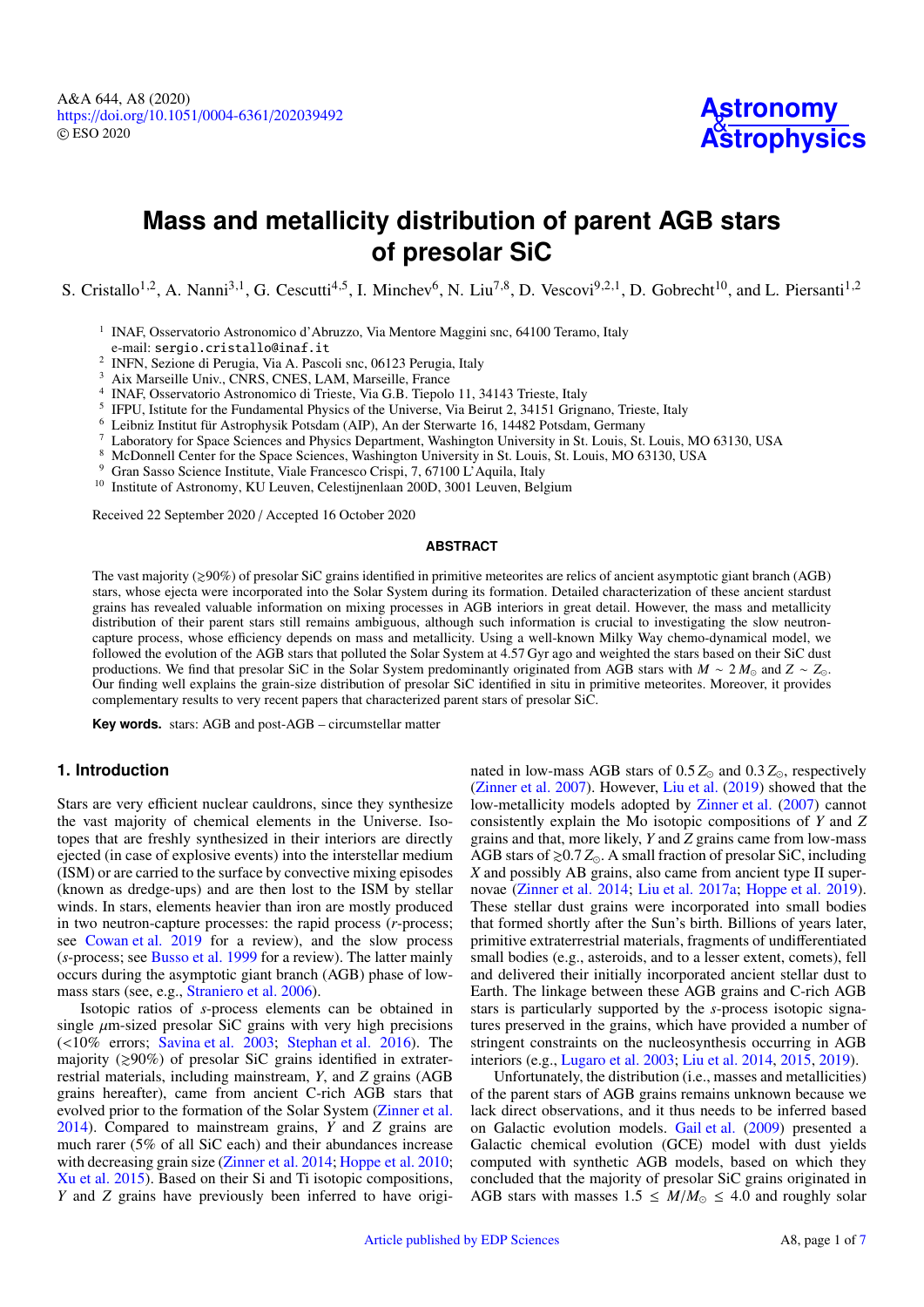

[Fig. 1.](https://dexter.edpsciences.org/applet.php?DOI=10.1051/0004-6361/202039492&pdf_id=1) Scatter points are HARPS CTO data (recently reanalyzed data by Delgado Mena et al. 2017 and age estimates by Anders et al. 2018), which represent the AMR in the Galaxy. The dashed gray line shows the average of the total sample, which appears flat in the last ∼5 Gyr. The color-coded curves indicate averages of subsamples according to their birth locations from the MCM13 model. The apparent flatness in the local AMR can be explained by the superposition of well-defined AMRs of stars born in narrow birth-radius bins.

metallicity. More recent studies focusing on the isotopic compositions of AGB grains suggested that AGB grains predominantly came from low-mass stars  $(\leq 3 M_{\odot})$  with close-to-solar metallicities (e.g., Liu et al. 2018, 2019) or slightly supersolar metallicity (Lewis et al. 2013). Finally, Lugaro et al. (2018, 2020) proposed AGB stars with higher masses (*M*/*<sup>M</sup>* <sup>∼</sup> <sup>3</sup>.5−4) and higher metallicities ( $Z/Z_{\odot} \sim 1.5-2$ ) as the parent stars of large (>1  $\mu$ m in diameter) mainstream grains.

We aim to constrain the mass and metallicity distribution of the parent stars of the grains by coupling chemo-dynamical, stellar, and dust growth codes. This will help to distinguish among the proposed *s*-process models in the literature.

### **2. Milky Way chemo-dynamical model**

To quantify the number of AGB stars close to the Sun's birth place at the epoch of its formation, we used the chemodynamical model by Minchev et al. (2013; hereafter MCM13). This model was created by combining a high-resolution simulation in the cosmological context with a detailed Milky Way chemical evolution model. The simulation used here was part of a suite of numerical experiments presented by Martig et al. (2012), in which the authors studied the evolution of 33 simulated galaxies from redshift  $z = 5$  to  $z = 0$ . To avoid problems with subgrid physics in fully cosmological chemo-dynamical models (i.e., with on-the-fly star formation and chemical enrichment), a detailed semianalytical chemical evolution model for the Milky Way was coupled with the simulation a posteriori, assigning elemental abundances to stars according to their ages, birth radii, and the weighted star formation history. The unconstrained nature of the simulation allows stars to migrate radially in a fully self-consistent matter. Because it is impossible to follow single stars during their migration, they are grouped in "star particles" (hereafter SPs), each with a mass of  $7.5 \times 10^4 M_{\odot}$ . The corresponding hybrid chemo-dynamical model succeeded



[Fig. 2.](https://dexter.edpsciences.org/applet.php?DOI=10.1051/0004-6361/202039492&pdf_id=2) Contour plot of the stellar mass-metallicity distribution in the solar vicinity at the epoch of Solar System formation (MCM13 model output).

in reproducing the chemo-kinematic relations in the Milky Way (see Minchev 2016 and references therein).

We expect that stars attaining their AGB phase in the solar vicinity at the epoch of Sun formation (4.57 Gyr ago) produced the vast majority of presolar SiC grains. It is possible that some dust that was produced in AGB stars evolved far from the Sun's birth place, arrived in the solar vicinity with different delays (on average fewer than 300 Myr prior to the Sun's birth; Heck et al. 2020). However, the number of such migrated grains is thought to be very small because the isotropic emission at the source (matter ejected by low-mass stars has no preferential direction) caused strong dilution and because the most energetic radiation permeating the ISM (probably) destroyed them.

The almost flat age-metallicity relation (AMR) in the solar neighborhood for the last 5 Gyr (dashed gray curve in Fig. 1) seems to suggest that the metallicity distribution of the Galactic disk barely evolved over time<sup>1</sup>. However, the temporal evolution of the metallicities of the local stars is also driven by dynamical processes such as stellar migration, which modifies the distribution of stars in the solar vicinity over time. The local AMR is largely controlled by long-lived stars, a large fraction of which migrate out from the inner disk, where the metallicity for a given age is higher. This effect is illustrated in Fig. 1: the apparent flatness of the observed AMR in the solar vicinity (HARPS-GTO data) can be explained by the MCM13 model as the result of radial migration and the superposition of stars born at different Galactic radii. As indicated by the color-coded curves in Fig. 1, stars born in narrow birth-radius bins have well-defined AMRs. However, when put together, the total sample appears much flatter. This is a case of the statistical phenomenon known as Simpson's paradox (see Minchev et al. 2019).

The mass-metallicity probability distribution of AGB stars present in the solar neighborhood at the epoch of its formation (4.57 Gyr ago) obtained with the MCM13 model is shown in Fig. 2. We assumed that the Sun formed at an inner Galactocentric radius (6 Kpc) and subsequently migrated to its current radius of 8 kpc (Wielen et al. 1996; Clayton 1997; MCM13).

On the *x*-axis, time  $t = 0$  yr refers to the current date.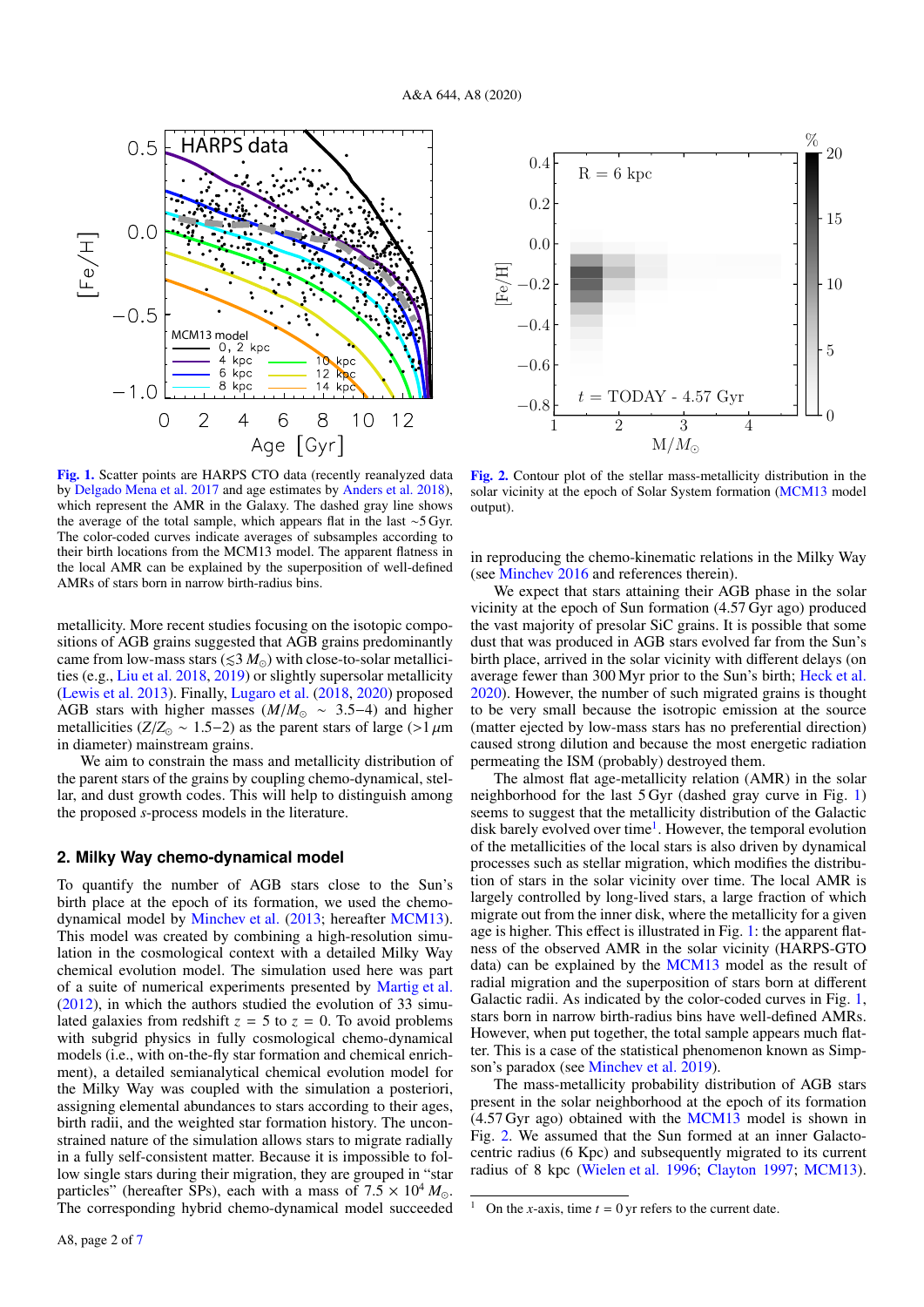The grid resolution is determined by the resolutions of the masses and metallicities of the available AGB stellar models contained in the FRUITY database<sup>2</sup> (Cristallo et al. 2009, 2011, 2015; Piersanti et al. 2013). In the framework of our AGB models, we did not consider stars with masses below  $1.3 M_{\odot}$  because they do not experience enough third dredge-up (TDU) to become C-rich (except for very low metallicities, which are irrelevant for this study). The MCM13 model was used to directly output the metallicity distribution of considered SPs in the solar vicinity at 4.57 Gyr ago, as shown in Fig. 2.

The determination of the corresponding mass distribution was more complex. In order to obtain the mass distibution, we assumed that each SP consisted of a simple stellar population. The distribution of SPs in the solar vicinity at the epoch of the Sun formation is already given by the MCM13 model, but we also need to know the number of objects on the AGB phase within each of the SPs, which is intrinsically connected to the SP age. Because this is a simple stellar population, the mass evolving on the AGB is univocally determined for each SP. For example, only SPs older than 10 Gyr can host AGB stars with initial masses below  $1 M_{\odot}$ . In order to extract this quantity, we grouped SPs in temporal bins, which were defined based on the timescale needed for a star to reach the AGB (depending on the initial stellar mass). For instance, a  $1.5 M_{\odot}$  star needs approximately 3 Gyr to attain the AGB phase, while a  $6.0 M_{\odot}$  only needs about 70 Myr. We know the distribution of SPs in each temporal bin, therefore in order to extract the number of AGB stars from each SP, we applied a Salpeter initial mass function (IMF; Salpeter 1955).

The predicted distribution in Fig. 2 is largely weighted toward 1.5  $M_{\odot}$  mass at lower-than-solar metallicities (*Z*  $\simeq$  $(0.7 Z_{\odot})^3$ . This is a direct consequence of the IMF peaking at extremely low masses. Finally to investigate their contributions extremely low masses. Finally, to investigate their contributions to the presolar SiC inventory in the Solar System, these AGB stars in Fig. 2 have to be further weighted by their SiC dust production.

### **3. Dust growth model**

In order to determine SiC yields in AGB stars, we adopted a dust growth code, coupled with wind dynamics, initially based on Ferrarotti  $\&$  Gail (2006), but with some important modifications in the input physics (Nanni et al. 2013, 2016; Nanni 2019). For each mass-metallicity combination identified by the MCM13 model, we calculated the corresponding dust yield. The reference stellar evolutionary models were taken from the FRUITY database. For each model we extracted physical inputs along the AGB track (i.e., luminosity, current stellar mass, temperature, mass-loss rate, and surface chemical abundances). As output, we obtain the chemical composition of the produced dust, the relative yields of different dust species, and the expansion velocity of the external layers of the circumstellar envelope.

We introduced a time-averaged shock density profile in the inner part of the envelope before the onset of the dust-driven wind, starting from the prescriptions by Cherchneff et al. (1992). This modification is necessary to reliably model the condensation of SiC, which is condensed at higher temperatures than carbon (amorphous) dust. The formation of this dust species, under favorable conditions, accelerates the outflow through a dust-driven wind. In particular, the original stationary wind profile underestimates the density at the formation radius of SiC, making it difficult to produce large SiC grains (highlighted by laboratory measurements; see the next section).

In order to describe the circumstellar envelope, we operatively ideally divided it into three spatially separated regions: a) from the photosphere to the condensation radius,  $R_{\text{cond}}$ , where the first dust species form; b) from  $R_{\text{cond}}$  to the radius at which the outflow starts to accelerate through dust-driven wind,  $R_{\text{acc}}$ ; and c) from  $R_{\text{acc}}$  outward. For the temperature profile from  $R_{\text{cond}}$  outward, we adopted the Lucy approximation (Lucy 1976), which has been used in several other works (e.g., Ferrarotti & Gail 2006; Ventura et al. 2012; Nanni et al. 2013). To describe the inner temperature profile from the photosphere to  $R_{\text{cond}}$ , we adopted the following temperature profile:

$$
T_{\text{inner}}(r) = T_{\text{eff}} \left(\frac{r}{R_*}\right)^{-\alpha_{\text{T}}},\tag{1}
$$

where  $T_{\text{eff}}$  is the effective temperature,  $R_*$  the stellar radius and  $\alpha$ <sup>T</sup> is a parameter determined by linking the inner and outer temperature profiles at  $R_{\text{cond}}$ .

To describe the density profile in the region with dust-driven wind in region c), the stationary wind equation was adopted (e.g., Ferrarotti & Gail 2006; Ventura et al. 2012; Nanni et al. 2013). To describe the density profile in regions a) and b), we adopted the time-averaged approximation for the shock-extended zone presented in Cherchneff et al. (1992),

$$
\rho(r) = \rho_0 \times \exp \int_{R*}^r -\frac{(1 - \gamma_{\text{shock}}^2)}{H_0(r')} dr', \tag{2}
$$

where  $R_*$  is the photospheric radius,  $\rho_0$  is the value of the density at the photosphere, and  $\gamma_{\text{shock}}$  is the shock strength and is evaluated by linking the inner density profile with the density value obtained at  $R_{\text{acc}}$  from the stationary wind profile. The quantity  $H_0(r)$  is given by

$$
H_0(r) = \frac{kT(r)r^2}{\mu m_\text{H}GM_*},\tag{3}
$$

where  $k$  is the Boltzmann constant,  $T(r)$  the temperature profile,  $\mu$  is the mean molecular weight,  $m_H$  is the mass of hydrogen atom, *G* is the gravity constant, and *M*<sup>∗</sup> is the stellar mass. The density profile was numerically evaluated by performing the integral of  $H_0(r)$  in Eq. (2). We note that we assumed a different temperature profile with respect to Cherchneff et al. (1992), who chose a fixed value for the parameter  $\alpha = 0.6$  (assumed representative for describing the temperature profile of the circumstellar envelope of the carbon star IRC+10216). Because we needed to simulate a variety of carbon stars that evolved through the AGB phase, the adoption of the same type of temperature profile is not straightforward: we would need to predict how  $\alpha$  changes as a function of the stellar parameters. Therefore we adopted the temperature profile by Lucy (1976) from  $R_{\text{cond}}$  outward, which was consistently computed taking the amount of dust that formed in the circumstellar envelope as a function of the stellar parameters into account. In order to compute the integral of  $H_0(r)$  in Eq. (2), we then adopted the temperature profile from the photosphere to  $R_{\text{cond}}$  given by Eq. (1), consistently matched with the outer temperature profile.

We modeled the grain growth process on starting seed nuclei of two types of carbonaceous grains: amorphous carbon, and SiC. For amorphous carbon, the seed particle abundance  $\epsilon_C$ ,

<sup>2</sup> <http://fruity.oa-abruzzo.inaf.it/>

<sup>3</sup> In FRUITY models,  $Z_{\odot} = 1.4 \times 10^{-2}$ .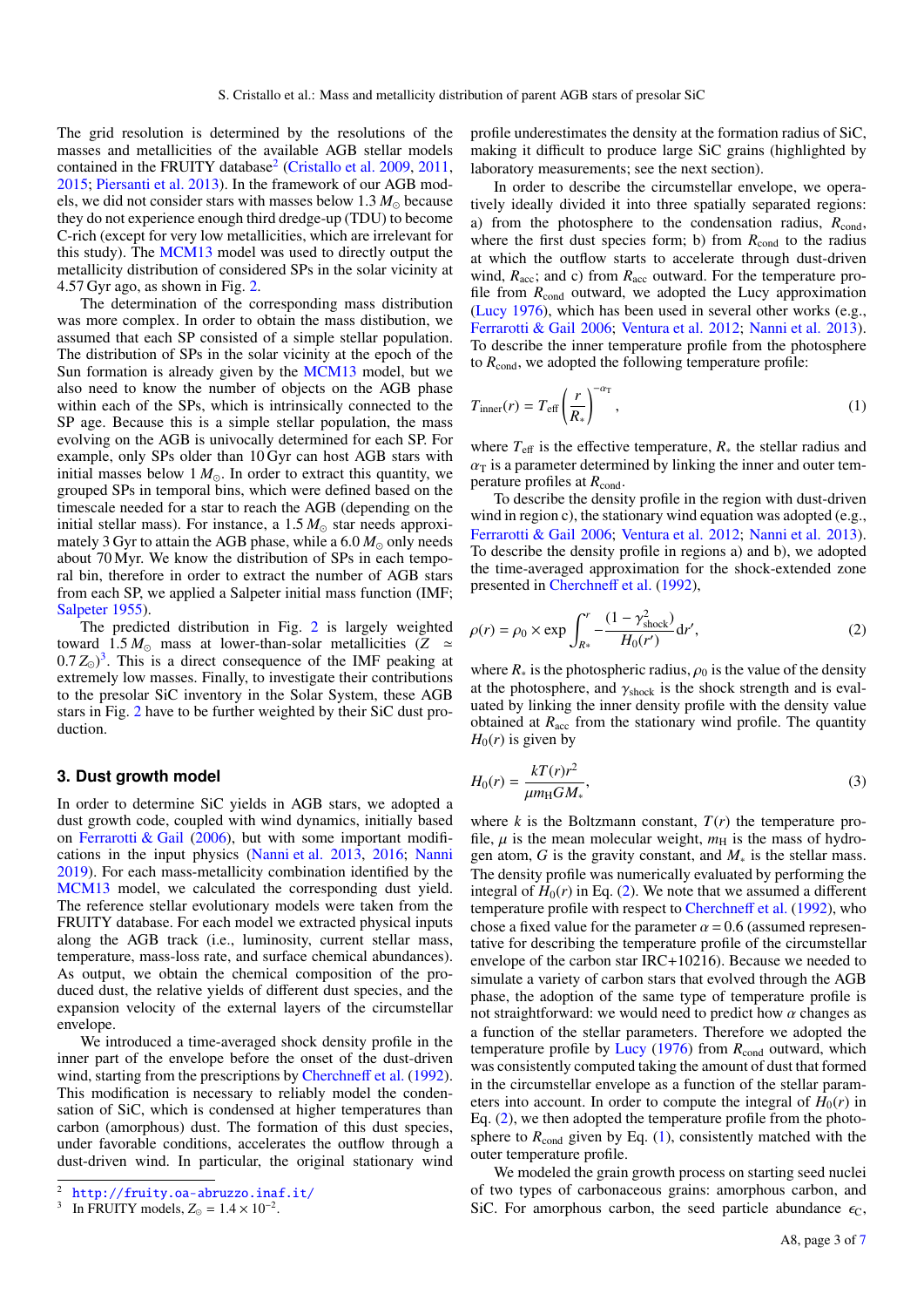

[Fig. 3.](https://dexter.edpsciences.org/applet.php?DOI=10.1051/0004-6361/202039492&pdf_id=3) Panel a: same as Fig. 2, but the percentages are weighted by the SiC grain yields of the corresponding AGB models (initial seed dust number <sub>€siC</sub> = 10<sup>-15</sup> cm<sup>-3</sup>). *Panel b*: corresponding distribution of SiC production vs. grain size (in diameter), compared to SiC grains identified in situ in primitive meteorites (see text for details) in situ in primitive meteorites (see text for details).

that is, the abundance of particles with respect to hydrogen atoms on which other molecules accrete, was selected in order to yield typical dust grains of size  $\leq 0.04 \,\mu\text{m}$ . The value of  $\epsilon_{\text{C}}$  is proportional to the carbon excess:  $\epsilon_{\text{C}} = \epsilon_{\text{C},0} \times (\text{C}-\text{O})$ . The values of  $\epsilon_{C,0}$  together with optical constants from Hanner (1988) were selected to reproduce both the photometry in the near- and mid-infrared bands (Nanni et al. 2016) and *Gaia* Data Release 2 (Nanni 2019). The condensation of amorphous carbon was assumed to occur by a successive addition of  $C_2H_2$  molecules to the seed particle below a temperature of 1100 K (Frenklach & Feigelson 1989; Cherchneff et al. 1992). The probability for molecules (in our case  $C_2H_2$ ) to stick on the grain surface is known as "sticking coefficient". These coefficients cannot be derived from theoretical calculations and are poorly constrained by laboratory experiments. We initially adopted a sticking coefficient equal to unity for amorphous carbon (as well as for SiC, see below). However, with this choice, we were unable to reproduce the observed expansion velocity versus mass-loss rates observed for Galactic carbon stars. As already highlighted, carbon dust is responsible for the outflow acceleration: a sticking coefficient equal to unity would lead to an outflow expansion velocity higher than the observed ones. On the other hand, a sticking coefficient of 0.2 reduces the expansion velocity by lowering the amount of amorphous carbon, and coupled to an initial wind speed of 4 km s<sup>-1</sup>, produces final velocity profiles that are consistent with observations.

SiC formation is assumed to proceed through the addition of Si atoms and  $C_2H_2$  molecules on the seed. We maintained the original value of a sticking coefficient for SiC equal to unity. A variation in the sticking coefficient for SiC does not affect the outflow expansion velocity because the formation of SiC is not responsible for accelerating the outflow. We did not find valid reasons to modify the SiC sticking coefficient, especially considering the lack of observational constraints. The condensation of SiC is prevented at high temperatures by chemisputtering, which is the destructive bombardment of a solid by molecular hydrogen  $(H<sub>2</sub>)$ . Below a certain temperature, which is model dependent, destruction becomes inefficient and SiC grains can

A8, page 4 of 7

thus grow unhindered. We adopted the optical constants from Pitman et al.  $(2008)$  for  $\beta$ -SiC because structural analyses of presolar SiC grains revealed that they consist dominantly of β-SiC, also known as cubic SiC (3C-SiC; Daulton et al. 2002; Liu et al. 2017b). For the seed particle abundance, we chose  $\epsilon_{\text{SiC}} = 10^{-15}$ . In order to evaluate the sensitivity of our results to this free parameter, we also tested significantly higher ( $\epsilon_{\text{SiC}} = 10^{-13}$ ) and lower ( $\epsilon_{\text{SiC}} = 10^{-18}$ ) values (see the next section)  $10^{-13}$ ) and lower ( $\epsilon_{\text{SiC}} = 10^{-18}$ ) values (see the next section).<br>We expect some degeneracy between the results obtained with a We expect some degeneracy between the results obtained with a large sticking coefficient and a low seed particle abundance and the results obtained with a low sticking coefficient and a large seed particle abundances. For this reason, we varied one parameter alone ( $\epsilon_{\text{SiC}}$ ), which in any case produces the largest differences as far as the total predicted mass of SiC dust is concerned.

#### **4. Results and discussions**

When the SiC dust yields were calculated based on FRUITY models, these values were used to assign weights to the percentages obtained with the chemo-dynamical MCM13 model (Fig. 2). The weighted SiC production distribution is shown in Fig. 3a, which reveals a number of interesting features as summarized below:

- 1. Because this study focuses on SiC dust, only C-rich models were considered in our simulations. This led to a reduced number of considered mass and metallicity combinations. As a result, the  $1.5 M_{\odot}$  stars at high metallicities, and in general, stars more massive than  $3 M_{\odot}$ , were thus excluded from our simulations because they are predicted to be oxygen-rich by FRUITY stellar models. Although this prediction depends strictly on the TDU efficiency of our stellar models, the number of these stellar objects is negligible in the solar neighborhood at 4.57 Gyr ago according to the MCM13 modeling result. In other words, our results shown in Fig. 3 are barely affected by these stellar objects even if they could become carbon-rich.
- 2. Figure 3a illustrates that ∼2  $M_{\odot}$  AGB stars are the dominant contributors to AGB grains in the Solar System, resulting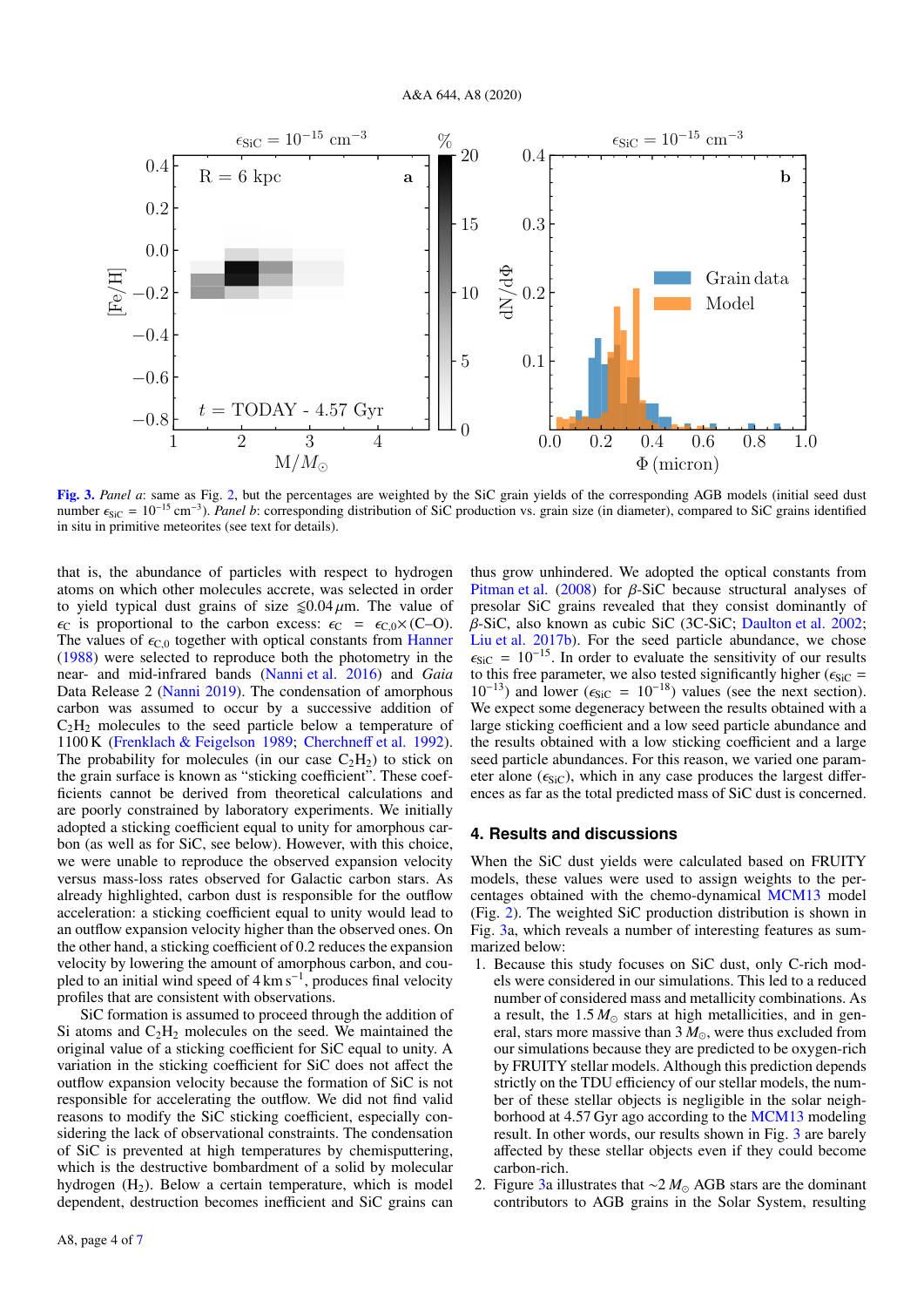from the fact that they were numerous at the epoch of its formation and are predicted to dredge-up more material than lower mass stars (see, e.g., Cristallo et al. 2011).

3. Figure 3a reveals a general shift to higher metallicities than in Fig. 2. This can be easily understood in terms of the SiC formation process, which is governed by carbon and silicon abundances. While the former depends on the TDU efficiency, the latter is directly proportional to the metallicity of the model. Thus, the higher the metallicity, the higher the expected SiC yield. It is noteworthy that an additional production of <sup>12</sup>C, which occurs at lower metallicities, does not directly translate into a higher production of SiC because the carbon excess tends to form additional amorphous carbon (see Nanni et al. 2013 and references therein).

By extracting presolar SiC grains from Murchison meteorite through acid dissolution, Amari et al. (1994) studied the grain size distribution and found that the grain size distribution has a maximum at  $0.4 \mu$ m, and follows a power law with an exponent between  $-4$  and  $-5$  for sizes between 0.7 and 3.2  $\mu$ m. This estimate, however, is likely skewed toward larger sizes because the extraction of smaller grains is expected to be less efficient. In addition to the acid-extraction method, presolar SiC grains can also be directly identified in situ in primitive meteorites by isotopic mapping. Such samples should better represent the whole population of AGB grains incorporated during the Solar System formation. We calculated the size distribution of AGB grains identified in situ in the most primitive meteorites (Floss & Stadermann 2009; Nguyen et al. 2010; Nittler et al. 2018; Haenecour et al. 2018) to eliminate the effect of parentbody processing on varying the grain size (Davidson et al. 2014). The result (blue histogram) is compared to our model predictions (orange histogram), in Fig. 3b. The model result overlaps the grain data with a small shift to larger grains (by ∼100 nm).

In order to strengthen our results, we tested higher and lower initial seed particle abundances ( $\epsilon_{SiC} = 10^{-13}$  and  $10^{-18}$  cm<sup>-3</sup>, in comparison to  $\epsilon_{SiC} = 10^{-15}$  cm<sup>-3</sup> in Fig. 4) in our calculations. The results are shown in Figs. 4b and d in our calculations. The results are shown in Figs. 4b and d. The  $\epsilon_{\text{SiC}} = 10^{-13} \text{ cm}^{-3}$  case matches the small-size tail of the grain distribution. On the other hand, the  $\epsilon_{\text{SiC}} = 10^{-18} \text{ cm}^{-3}$ grain distribution. On the other hand, the  $\epsilon_{\text{SiC}} = 10^{-18} \text{ cm}^{-3}$ case predicts the formation of large grains, a consistent fraction of which ranges from 0.5 to ~1  $\mu$ m in size (thus larger<br>than grain data). Thus  $\epsilon_{\text{CCE}} = 10^{-18} \text{ cm}^{-3}$  can be considered than grain data). Thus,  $\epsilon_{\text{SiC}} = 10^{-18} \text{ cm}^{-3}$  can be considered<br>as a lower limit for the seed particle abundance. The correas a lower limit for the seed particle abundance. The corresponding mass-metallicity distributions of the AGB stars are reported in Figs. 4a and c. Based on Figs. 3 and 4, we conclude that AGB stars with  $M \sim 2 M_{\odot}$  and  $Z \sim Z_{\odot}$  are the dominant contributors to AGB grains identified in primitive extraterrestrial materials. The predicted distributions of AGB stars in Figs. 3a, 4a, and 4c also provide a natural explanation to the abundances and isotopic compositions of *Y* and *Z* grains. *Y* and *Z* grains were constrained to have come from low-mass AGB stars of  $\geq 0.7 Z_{\odot}$  based on comparison of their Mo isotopic compositions with FRUITY model predictions (Liu et al. 2019). Both the lower limit of their parent star metallicities and their low abundances are consistent with the decreasing probabilities of low-mass AGB stars toward lower metallicities ([Fe/H] =  $-0.2$ , corresponding to  $0.63 Z_{\odot}$ , represents a sort of lower limit of our metallicity distribution). The metallicity distribution only varies slightly from  $\epsilon_{\text{SiC}} = 10^{-13} \text{ cm}^{-3}$  to  $\epsilon_{\text{SiC}} = 10^{-18} \text{ cm}^{-3}$  thus demonstrating that our conclusions are  $\epsilon_{\text{SiC}} = 10^{-18} \text{ cm}^{-3}$ , thus demonstrating that our conclusions are barely affected by the choice of  $\epsilon_{\text{SiC}}$  (which is by far the largest barely affected by the choice of  $\epsilon_{\text{SiC}}$  (which is by far the largest uncertainty source of the SiC dust growth process). We demonstrated that the distribution of parent AGB stars of presolar grain is dominantly shaped by the result of the MCM13 model.

Except for the differences in the physical recipes of the dust growth models (see the discussion in Sect. 3), our conclusions are similar to the results by Gail et al. (2009). Nonetheless, some differences have to be highlighted. In particular, in the study of Gail et al. (2009), the parent AGB star distribution is characterized by lower metallicities and higher masses. First, we note that a standard GCE model (as the one adopted by Gail et al. 2009) cannot obtain supersolar metallicities at the moment of the formation of the Solar System. This is an intrinsic property of one-dimensional GCE models, in which the mean metallicity is expected to grow with time. In contrast, we found with our chemo-dynamical model that metal-rich stars  $(Z > Z_0)$ may migrate from the inner galaxy to the galactocentric position where the Sun formed. This automatically reduces the relative contribution from low-metallicity AGBs. Moreover, because of the long migration timescales of these stars, they also affect the mass distribution of SiC parent stars. Low-mass  $(1.5-2.0 M_{\odot})$ metal-rich stars are favored because they evolve on long evolutionary timescales (and thus they have time to migrate). Our mass distribution is weighted toward lower initial stellar masses also because of a different TDU efficiency. In their synthetic approach, Gail et al. (2009) adopted the TDU efficiencies of AGB models by Karakas et al. (2002). These models are characterized by a higher TDU efficiency in the  $3-4 M_{\odot}$  mass range with respect to our models (for a comparison, see Cristallo et al. 2011), resulting in the higher weight of  $3-4 M_{\odot}$  in the final SiC parent AGB star distribution with respect to our results.

Recently, Lugaro et al. (2020; see also Lugaro et al. 2018) proposed that presolar SiC grains originated in more massive (*M* ∼ 4 $M_{\odot}$ ) and more metal-rich (*Z* ∼ 2 × *Z*<sub>⊙</sub>) AGB stars. It is noteworthy that the grains discussed in these papers are unusually large  $(>1 \mu m)$  and correspond to a very minor fraction of presolar SiC, in contrast to the much smaller grains discussed here, which are the dominant population of AGB grains. Thus, the discrepancy might be resolved if the grain sizes were metallicity dependent, that is, decreasing grain size with decreasing metallicity. This hypothesized size-metallicity correlation appears to be supported by the size-dependent Sr and Ba isotopic anomalies observed in bulk meteoritic SiC acid residues (Ott & Begemann 1990; Podosek et al. 2004). In this scenario, the small population of large AGB grains is well explained by the rarity of supersolar metallicity AGB stars present in the solar vicinity at 4.57 Gyr ago, as predicted by the MCM13 model. In comparison, ∼2 *M*, ∼*Z* AGB stars were much more common, resulting in the dominant population of small grains, as shown in Figs. 3 and 4. Interestingly, Vescovi et al. (2020) recently showed that the same set of measured AGB grain data can be well explained by magnetic FRUITY model predictions for 2 *M* AGB stars with close-to-solar metallicities, thus supporting our result.

Finally, we would also like to clarify the explanation to the recent proposal by Ek et al. (2019) that the Solar System *s*-process component was produced with a higher efficiency than the *s*-process component recorded in bulk AGB grains. First of all, we note that this proposal in fact is a natural consequence of GCE. During GCE, gas, the dominant form of ISM material from which the Solar System formed, preserved all its memory of *s*process production over the previous ∼6.5 Gyr, while the incorporated AGB grains mostly recorded the *s*-production from the last ∼300 Myr prior to the Solar System formation (Heck et al. 2020). Because the efficiency of the *s*-process increases with decreasing metallicity and in turn decreases over time due to the AMR, the Solar System thus naturally contains a more efficient *s*-process component than its incorporated AGB grains.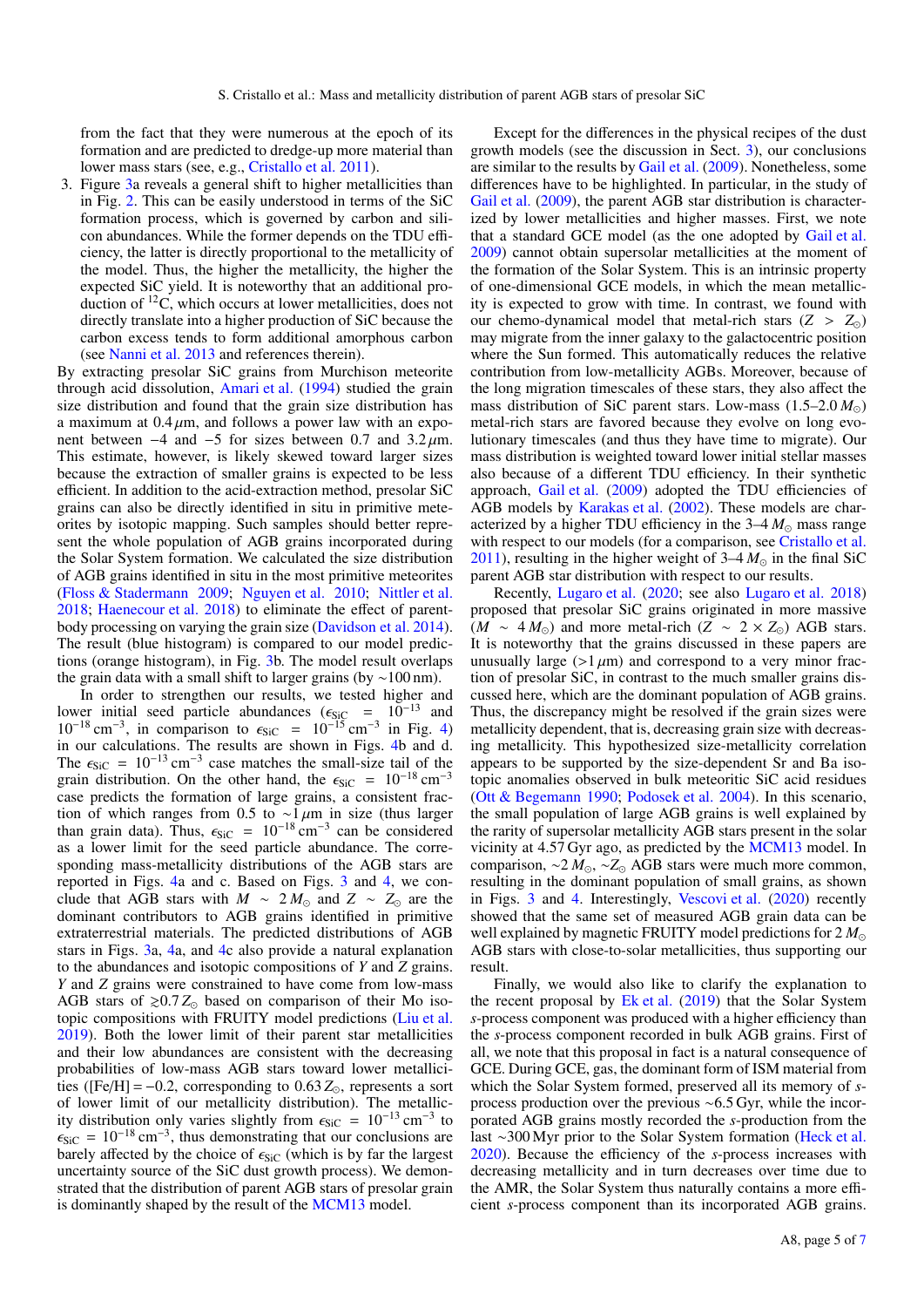

[Fig. 4.](https://dexter.edpsciences.org/applet.php?DOI=10.1051/0004-6361/202039492&pdf_id=4) Same as Fig. 3, but assuming  $\epsilon_{\text{SiC}} = 10^{-13} \text{ cm}^{-3}$  (*panels a and b*) and  $\epsilon_{\text{SiC}} = 10^{-18} \text{ cm}^{-3}$  (*panels c and d*). See text for details.

However, this natural difference between the Solar System and its incorporated AGB grains may not be the explanation of the small Pd isotopic anomalies with respect to Mo and Ru observed by Ek et al. (2019). This is because the Solar System abundances for the three elements received only ∼35% to ∼50% contributions from the *s*-process (Prantzos et al. 2020), the missing part coming from the *r*-process. The latter may have enhanced their Solar System abundances with different efficiencies, as is expected in astrophysical *r*-process sites with varying electron abundances (e.g., production of higher-thansolar Mo/Pd and Ru/Pd by the *r*-process with  $Y_e$  of 0.25–0.30; see, e.g., Lippuner & Roberts 2015). The smaller-than-expected Pd isotopic anomalies observed by Ek et al. (2019) therefore do not necessarily suggest that AGB grains dominantly came from supersolar metallicity AGB stars and is irrelevant when the absolute metallicities of the parent stars of AGB grains are discussed.

### **5. Conclusions and future plans**

We determined the mass and metallicity distribution of presolar SiC parent stars by integrating a numerical Milky Way chemodynamical model with dust yields from FRUITY models. Our models predict that the SiC production at the epoch of the Solar System formation is dominated by contributions from AGB stars with  $M \sim 2 M_{\odot}$  and  $Z \sim Z_{\odot}$ , which are thus likely the parent stars of most presolar SiC grains identified in extraterrestrial materials.

We plan to investigate the proposed metallicity-size correlation (based on size-dependent isotopic anomalies observed in